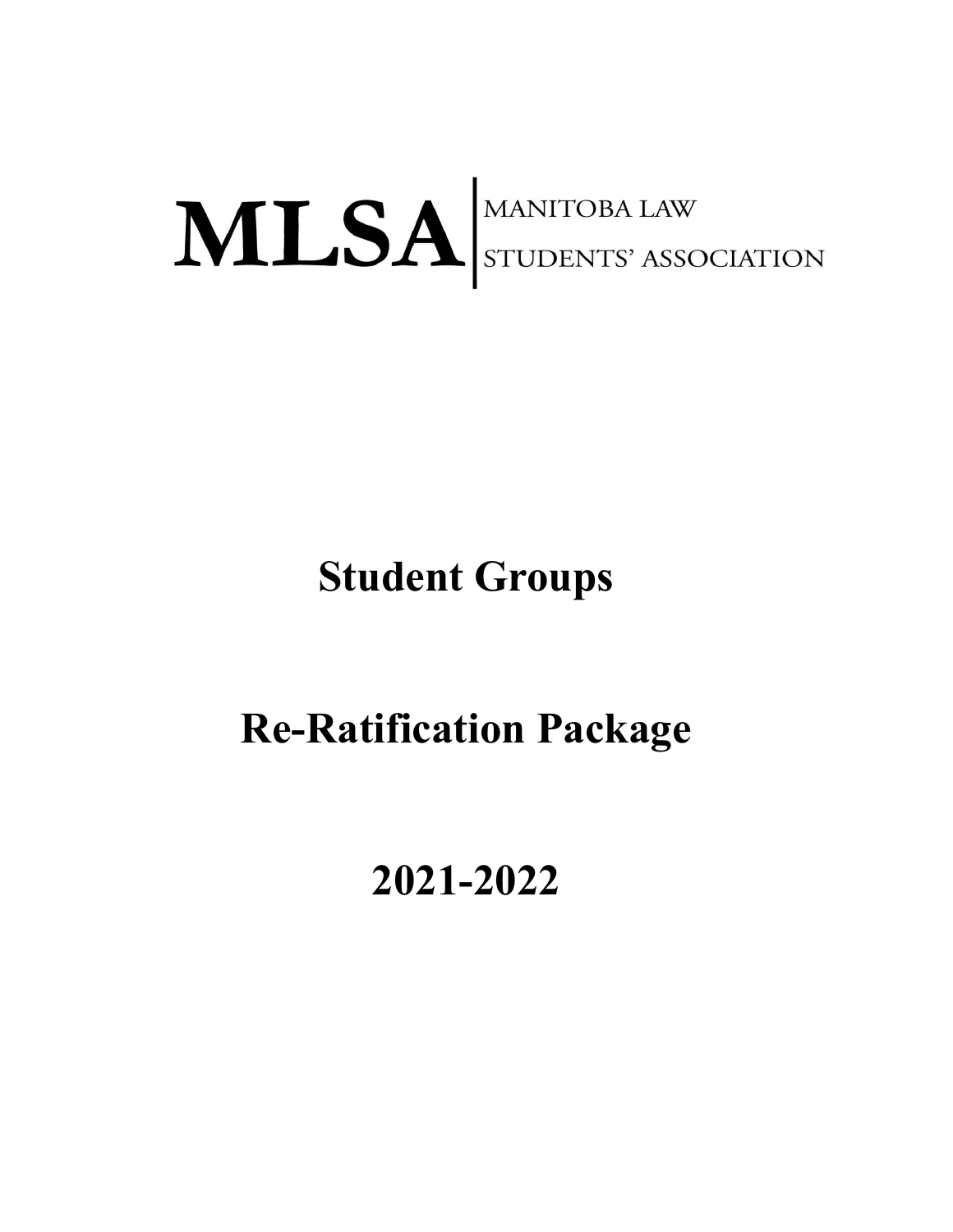# $\frac{L}{s}$

#### **Group Re-Ratification Process**

The purpose of student groups is to provide a vital medium for students to network, learn and raise awareness with other students, faculty, businesses, and the community. Groups also offer students the opportunity to engage in co -curricular activities, which facilitate the development of essential life skills such as interpersonal communication, conflict resolution and time management. Students may choose to simply participate within a group to support and promote events or tackle a more challenging leadership role by becoming an executive member. Regardless of your level of involvement, student groups help you to feel more connected to the campus community.

The process for **re-ratifying a group** allows a student group to select the previous year's constitution and group description to be brought forward for inclusion in the current year's re-ratification package.

**Step 1:** Familiarize your group with the MLSA Group and Committee Regulations. The Regulations outline how groups are re-ratified, funding tiers, and most importantly, the mandate all groups should follow. (The Regulations can be found online at [www.robsonmlsa.ca](http://www.robsonmlsa.ca))

**Step 2:** Establish an Executive Council (Chair/President, Treasurer, etc.)

**Step 3:** Decide whether the student group would like to use the constitution from the previous year. All groups must submit a constitution. If the previous year's constitution cannot be found, the group must create and submit one.

**Step 4:** Apply for MLSA Re-Ratification by completing this MLSA Groups Re-Ratification Package and submitting it to the MLSA Group Governance Committee.

**Step 5:** The Groups Ratification Package is reviewed and approved by the MLSA Group Governance Committee and may be ratified by the MLSA Council based on the recommendation of the MLSA Group Governance Committee.

For answers to questions and more information contact the MLSA Vice-President Internal, Kelsey Thain, at [rh.mlsa.vpinternal@gmail.com](mailto:rh.mlsa.vpinternal@gmail.com)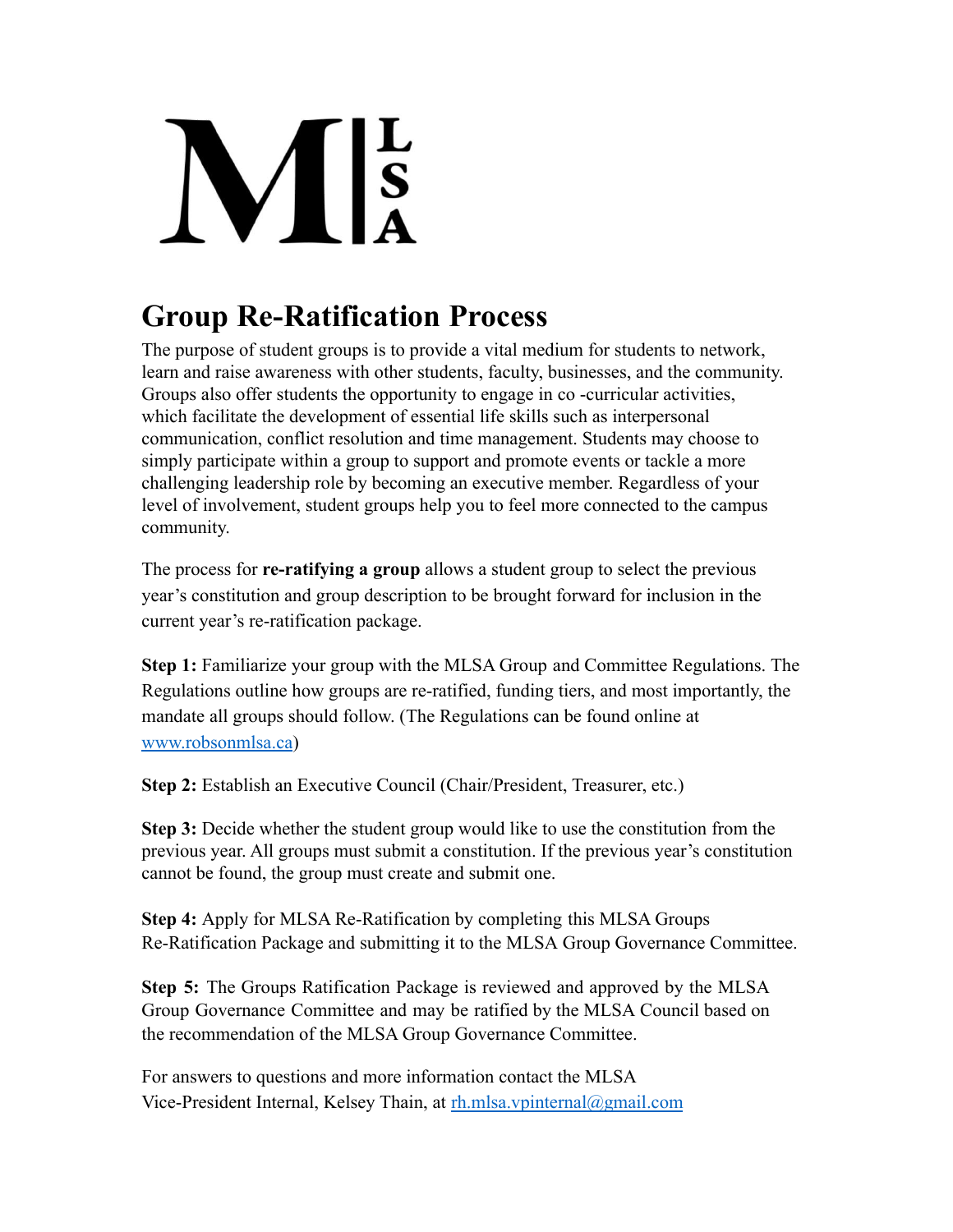## $\mathbf{M}$  is

#### **MLSA Group Contract**

| <b>Date Submitted:</b>                                                                           |                                                                                                                                                                                                                                               |
|--------------------------------------------------------------------------------------------------|-----------------------------------------------------------------------------------------------------------------------------------------------------------------------------------------------------------------------------------------------|
| <b>Group Name:</b>                                                                               |                                                                                                                                                                                                                                               |
| I would like to use the<br>Group description from<br>the 2020-2021 year for the<br>current year: | $\Box$ Yes, I would like to use the Group description from the<br>2020-2021 year for the 2021-2022 year. I have enclosed<br>this constitution.<br>$\Box$ No, I would like to provide a different Group<br>description for the 2021-2022 year. |
| If no, please provide a brief<br>description of the Group:                                       |                                                                                                                                                                                                                                               |
|                                                                                                  | of the<br>the<br>Group, having                                                                                                                                                                                                                |

read and understood the MLSA Bylaws, Group Policies, and other related material, do hereby agree to abide by the terms and conditions of registration as stated by the Manitoba Law Students'Association.

I agree on behalf of my Group to follow the policies and bylaws of the Manitoba

Law Students'Association under which we are ratified, the instructions of the

MLSA Students' Council, the MLSA Groups Governance Committee and any applicable University of Manitoba policies and to adhere to the constitution and/or bylaws of our Group. As an executive of this Group, I also agree on behalf of my Group that our Group will follow the instructions of the MLSA Executive only in respect of upholding its policies, recognizing that contravention of any of the above will result in consequences at the discretion of an ad-hoc MLSA Executive disciplinary committee or the Group Governance Committee, not limited to but inclusive of:

- The committee withdrawing my Group's remaining MLSA funding, even if it has been approved after the initial Group Governance Committee funding meeting; and/or
- The committee removing access to MLSA Robson Hall social media platforms, as well as communication about my Group's events, initiatives and activities.

Furthermore, I agree that members of our Group shall not discriminate on the grounds of an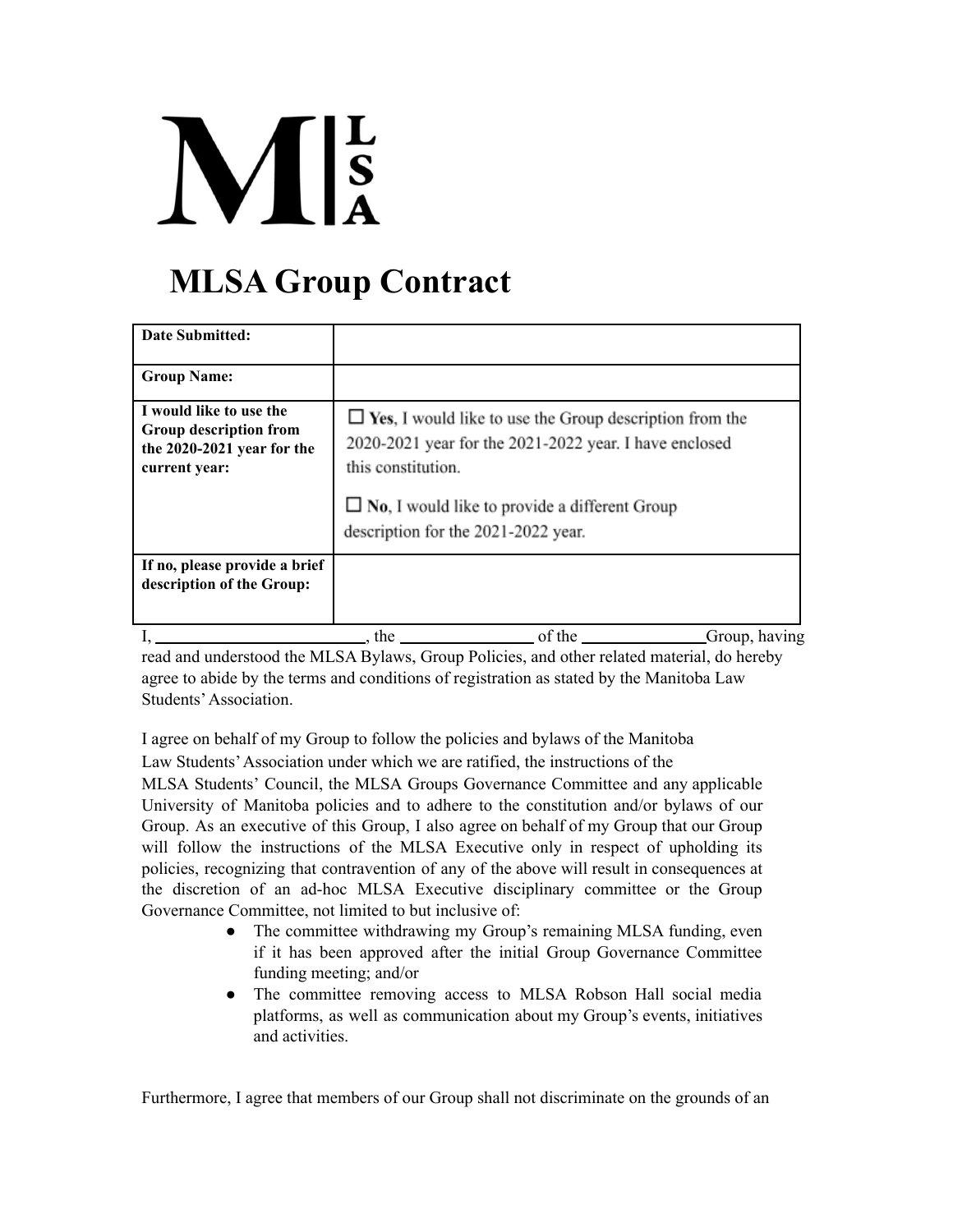individual's ancestry, colour, perceived race, nationality, national origin, ethnic background or origin, religion, creed or religious belief, religious association or activities, age, sex, gender, physical characteristics, pregnancy, sexual orientation, marital or family status, source of income, political belief, association or activity, physical or mental disability with respect to any Group business, activity, communication, policy or practice (save and except where differential treatment is permitted by law).

| Sponsorship check | I agree that I will consult with the VPX<br>before seeking or approving any third party<br>sponsorship. |
|-------------------|---------------------------------------------------------------------------------------------------------|
|-------------------|---------------------------------------------------------------------------------------------------------|

#### **Signature of Group Executive Member**

| Name:            | Signature:    |
|------------------|---------------|
| <b>Position:</b> | <b>Email:</b> |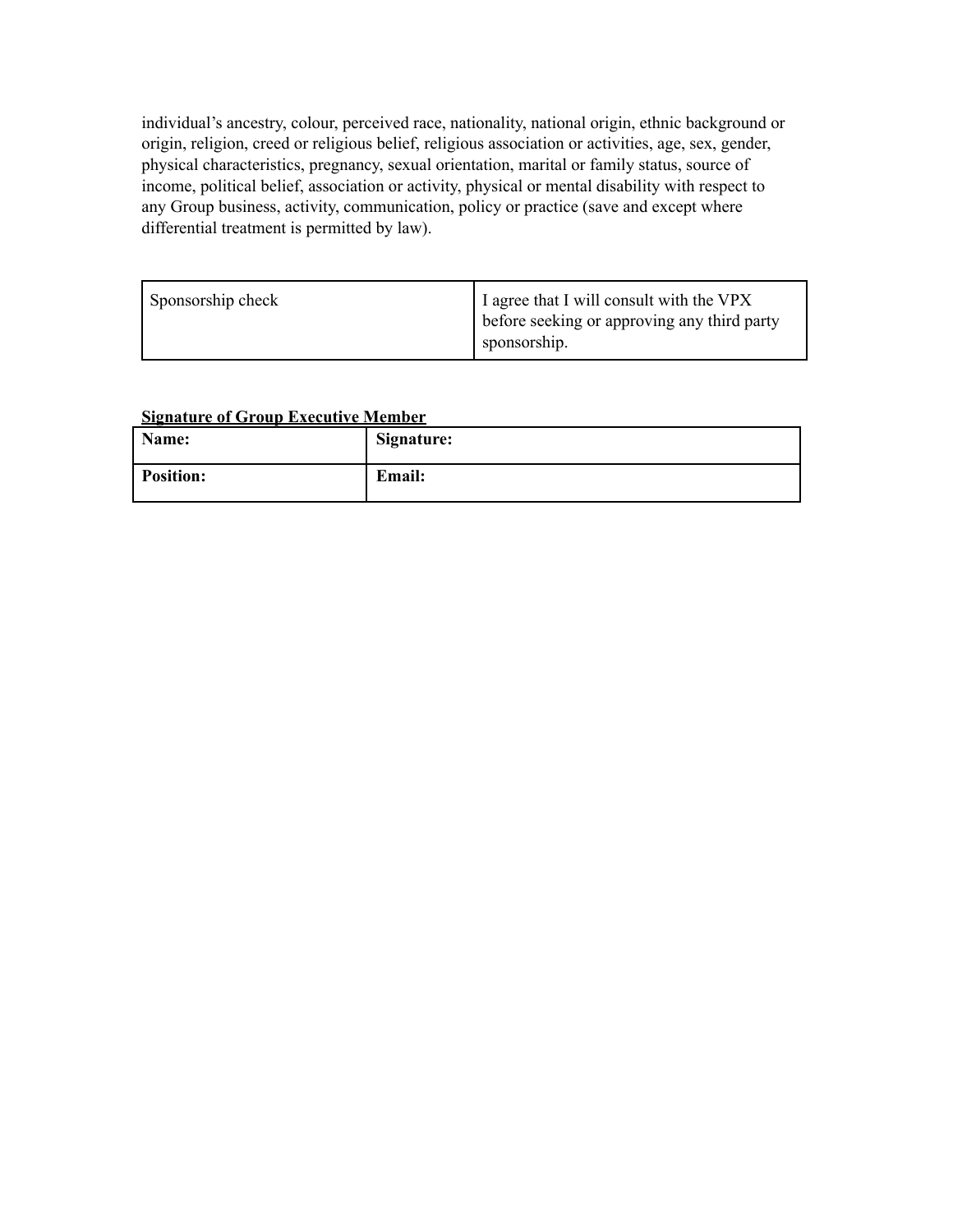## $\mathbf{M}$   $\mathbf{s}$

#### **Group Constitution**

**If the Group was left in "Good Standing" at the end of the previous school year, the Group may use the previous year's Constitution for the current year. This page, acknowledging the use of the previous Constitution must be submitted with the Re-Ratification Package and MUST be signed by at least one current Group Executive.**

| Date Submitted:    |  |
|--------------------|--|
| <b>Group Name:</b> |  |

The Executive Members of the Group, having read and understood the MLSA Bylaws, Group Policies and other related material do hereby agree to abide by the terms and conditions of registration as stated by the Manitoba Law Students'Association.

The Executive Members have verified that the Group was left in "Good" Standing", and as such, submit that the **2020-2021 Group Constitution be considered as the Constitution for the 2021-2022 year.** This submission shall also be considered in the Re-Ratification Package as required by the MLSA Group and Committee Regulations.

#### **Signature(s) of Group Executive Member(s)**

| Signature: | <b>Position:</b> |
|------------|------------------|
| Signature: | <b>Position:</b> |
| Signature: | <b>Position:</b> |